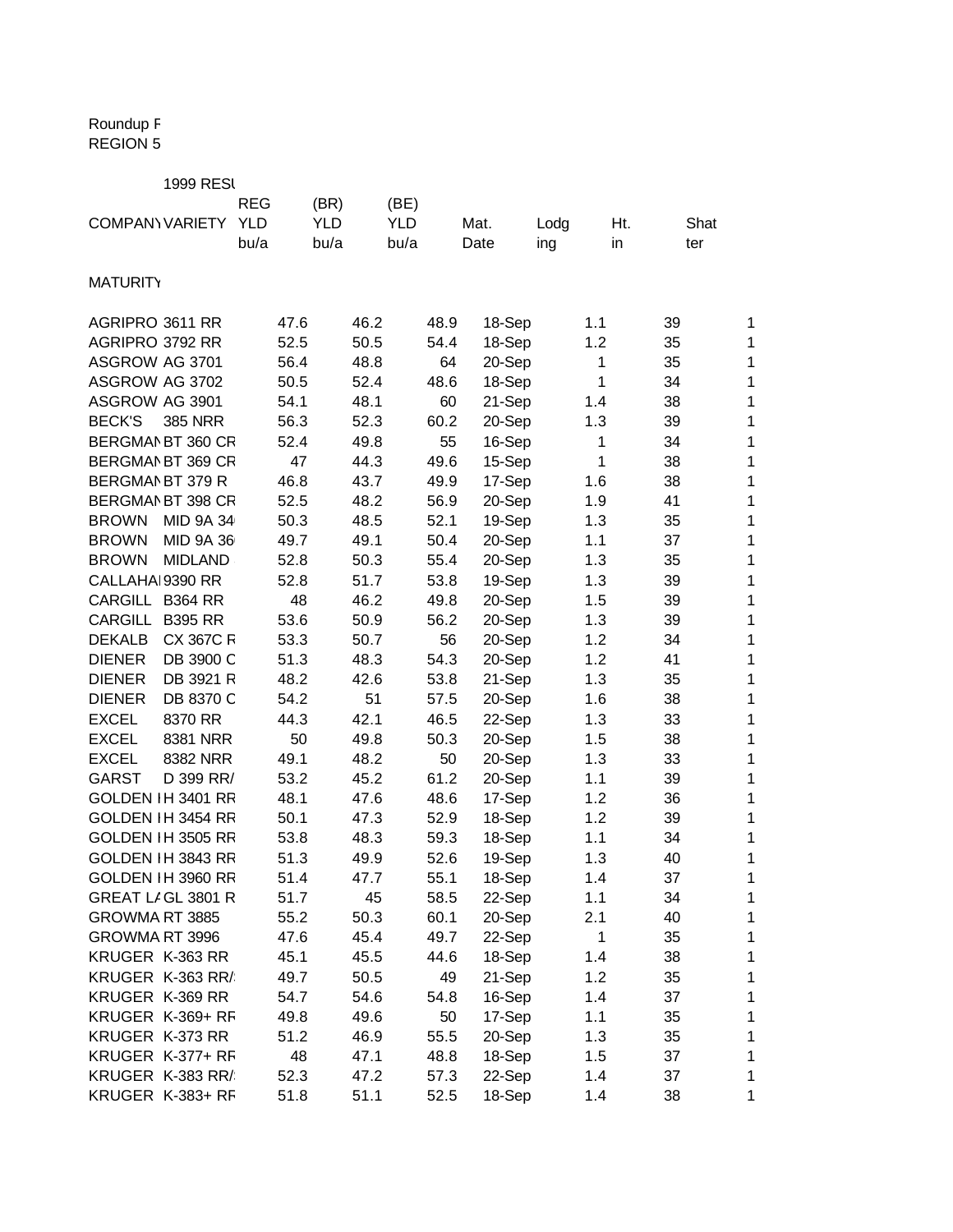| KRUGER K-383A RF   |                  | 55   | 47.8 | 62.3 | 22-Sep | 1.5  | 39  | 1    |
|--------------------|------------------|------|------|------|--------|------|-----|------|
| KRUGER K-388 RR    |                  | 48.2 | 45.8 | 50.6 | 20-Sep | 1.3  | 32  | 1    |
| KRUGER K-389 RR    |                  | 48.2 | 44.4 | 52   | 21-Sep | 1    | 33  | 1    |
| <b>LEWIS</b>       | 3999 RR          | 49.7 | 45.5 | 53.8 | 19-Sep | 1.4  | 35  | 1    |
| NEXTGEN NG 399 R   |                  | 51.1 | 48.6 | 53.7 | 22-Sep | 1.1  | 33  | 1    |
| <b>STINE</b>       | 3792-4           | 46.5 | 48.4 | 44.6 | 18-Sep | 1    | 35  | 1    |
| TERRA              | E 3990 RR        | 47.5 | 44.2 | 50.8 | 21-Sep | 1    | 33  |      |
| <b>TRISLER</b>     | <b>TRISOY 37</b> | 50.1 | 48.9 | 51.4 | 16-Sep | 1.1  | 38  | 1    |
| TRISLER TRISOY 37  |                  | 46.5 | 46   | 47   | 18-Sep | 1.3  | 35  | 1    |
| <b>TRISLER</b>     | TRISOY 39        | 56.5 | 53.7 | 59.3 | 18-Sep | 1.5  | 41  | 1    |
| <b>UAP</b>         | DG 3392 N        | 52.5 | 46.3 | 58.8 | 20-Sep | 1.2  | 39  | 1    |
| <b>UAP</b>         | DG 3394 F        | 49.3 | 48.2 | 50.5 | 21-Sep | 1.2  | 34  | 1    |
| WILFARM WF 370 RI  |                  | 50.3 | 46.4 | 54.3 | 20-Sep | 1    | 33  | 1    |
| WILLCRO: RR 2369 N |                  | 48.7 | 47.7 | 49.7 | 14-Sep | 1    | 37  | 1    |
| WILLCRO: RR 2408 N |                  | 51.5 | 48.4 | 54.6 | 18-Sep | 1    | 39  | 1    |
|                    | AVERAGE          | 50.7 | 48.1 | 53.4 |        | 1.3  | 37  | 1    |
|                    | L.S.D. 109       | 5.6  | 4.2  | 6.7  |        | 0.4  | 3.4 | 0.3  |
|                    | L.S.D. 309       | 3.5  | 2.6  | 4.2  |        | 0.2  | 2.1 | 0.2  |
|                    | <b>STD ERR</b>   | 2.4  | 1.8  | 2.9  |        | 0.2  | 1.4 | 0.1  |
|                    | <b>COEFF OI</b>  | 8.1  | 6.4  | 9.2  |        | 22.2 | 6.7 | 18.9 |
|                    |                  |      |      |      |        |      |     |      |

## **MATURITY**

| AGRIPRO 4004 RR                  | 52.4 | 51.4 | 53.5 | 20-Sep | 1.4            | 39 | 1 |
|----------------------------------|------|------|------|--------|----------------|----|---|
| AGRIPRO 4319 RR                  | 55.3 | 50.5 | 60   | 24-Sep | 1.4            | 39 | 1 |
| AGVENTU AV 6409 N                | 53.7 | 51   | 56.4 | 18-Sep | 1.4            | 36 | 1 |
| ASGROW AG 4101                   | 53.6 | 51   | 56.2 | 25-Sep | 1.9            | 43 | 1 |
| ASGROW AG 4301                   | 58.9 | 55   | 62.9 | 24-Sep | 1.1            | 38 | 1 |
| ASGROW AG 4402                   | 54.6 | 50.1 | 59   | 26-Sep | 1.9            | 38 | 1 |
| <b>BAKER</b><br>4395C RR         | 56   | 50.4 | 61.7 | 24-Sep | 1.7            | 41 | 1 |
| BAKER<br>4505C RR                | 54.6 | 46.2 | 62.9 | 24-Sep | 1.9            | 39 | 1 |
| <b>BECK'S</b><br>435 NRR         | 53.1 | 48   | 58.1 | 24-Sep | $\overline{2}$ | 39 | 1 |
| BERGMAN BT 400 CR                | 52.7 | 51.3 | 54.2 | 19-Sep | 1.2            | 40 | 1 |
| BERGMAN BT 439 CR                | 56.7 | 52.3 | 61   | 24-Sep | 1.6            | 40 | 1 |
| BERGMAN BT 440 CR                | 54.2 | 51   | 57.4 | 24-Sep | 2              | 38 | 1 |
| BERGMAN BT 450 CR                | 55.2 | 52.7 | 57.8 | 29-Sep | 1.5            | 39 | 1 |
| BERGMAN BT 460 CR                | 52.6 | 49.6 | 55.6 | 25-Sep | 1.3            | 39 | 1 |
| BERGMAN BT 480 CR                | 53.2 | 46.7 | 59.7 | 1-Oct  | 1.7            | 42 | 1 |
| BIO GENE BG 420 RF               | 58.3 | 53.2 | 63.5 | 24-Sep | 1.3            | 40 | 1 |
| BIO GENE BG 423 NF               | 52.9 | 51.5 | 54.3 | 18-Sep | 1.5            | 40 | 1 |
| BIO GENE BG 425 RF               | 52.7 | 47.9 | 57.5 | 19-Sep | 1.6            | 39 | 1 |
| <b>BROWN</b><br><b>MID 9A 44</b> | 56.4 | 50.8 | 61.9 | 24-Sep | 2              | 37 | 1 |
| <b>BROWN</b><br>MID 9B 45        | 53.9 | 52.4 | 55.5 | 24-Sep | 2              | 38 | 1 |
| <b>BROWN</b><br>MID 9B 48        | 54.5 | 46.5 | 62.4 | 1-Oct  | 1.3            | 40 | 1 |
| <b>BROWN</b><br>MID 9E 42        | 50.6 | 50.8 | 50.5 | 18-Sep | 1.5            | 40 | 1 |
| <b>BROWN</b><br>MID 9E 45        | 53.5 | 49.2 | 57.7 | 26-Sep | 1.5            | 36 | 1 |